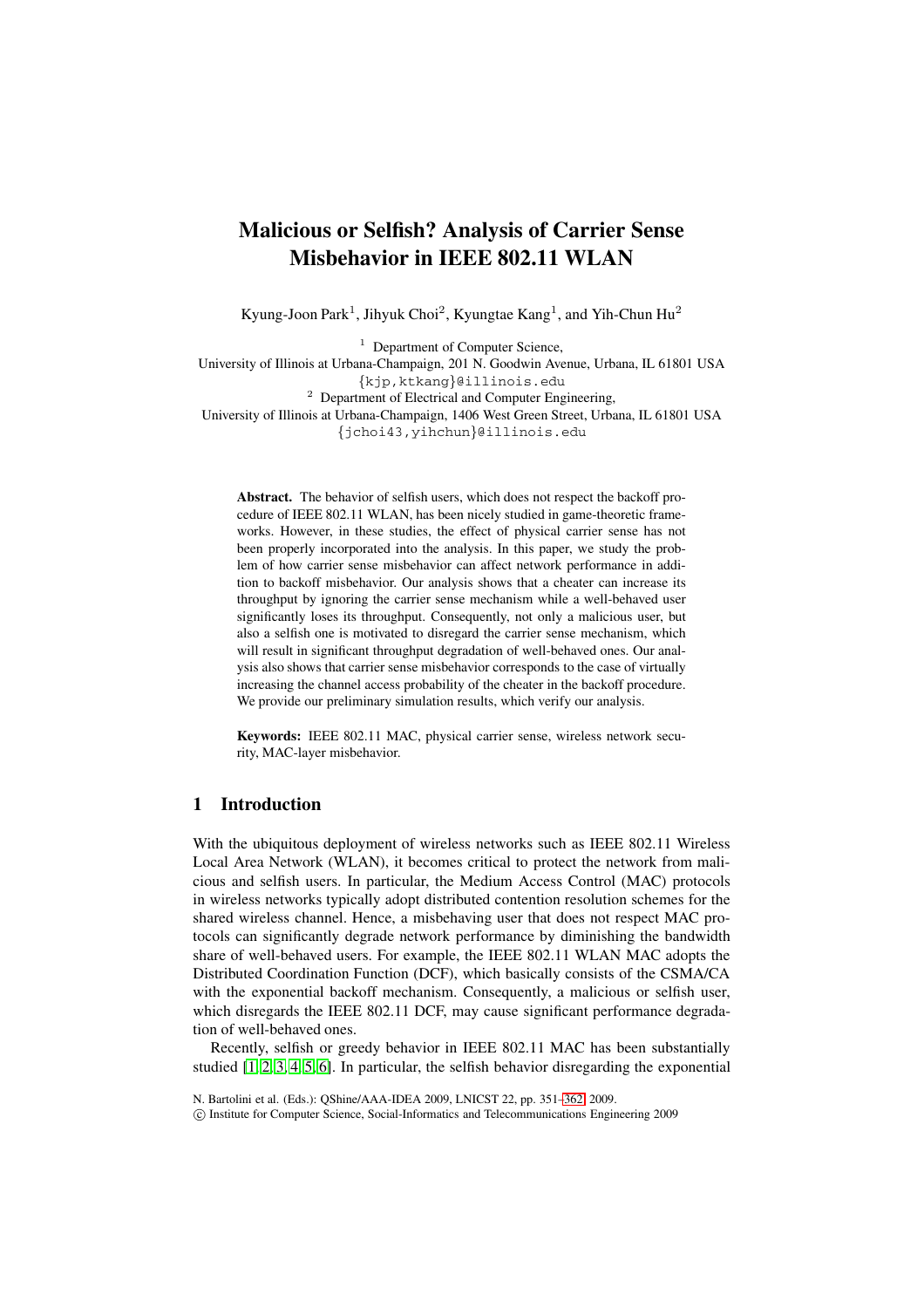backoff mechanism has been nicely formulated in game-theoretic frameworks [2, 3, 5]. These studies have shown that the selfish behavior of disregarding the exponential backoff mechanism can significantly increase the bandwidth share of a cheater at the expense of that of a normal user. In addition, several efficient detection mechanism for misbehavior of a c[he](#page-11-1)ater have been proposed  $[2, 4, 5]$ . However, in these studie[s, t](#page-11-0)he [ef](#page-11-2)fect of physical carrier sense has not been considered in the analysis.

In this paper, we study the problem of how carrier sense misbehavior affects network performance in IEEE 802.11 WLAN. Since the basic IEEE 802.11 MAC consists of physical carrier sense and the exponential b[ac](#page-11-0)[kof](#page-11-3)[f m](#page-11-2)echanism, carrier sense misbehavior provides another line of possibilities for a cheater in addition to disregarding the exponential backoff mechanism. We consider the case when a cheater does not respect the carrier sense mechanism with a certain cheating rate when it has a packet to send. We first derive the saturation throughput of a cheater and a well-behaved user as a function of the cheating rate, respectively. Then, we show that the throughput of a cheater increases while that of a normal user decreases as the cheating rate increases. Consequently, similarly as in the case of the backoff misbehavior, the cheater can increase its bandwidth share by sacrificing that of the normal user. Our analysis further shows that carrier sense misbehavior corresponds to the case of virtually increasing the channel access probability of the cheater in the exponential backoff mechanism. Our simulation results validate our analysis.

The remainder of the paper is organized as follows. We introduce recent studies on wireless network security in Section 2. Then, in Section 3, we introduce the IEEE 802.11 DCF and the Bianchi's model for the exponential backoff procedure, which will be used in our analysis in subsequent sections. In Section 4, we derive the saturation throughput of a cheater and a well-behaved user as a function of the cheating rate, respectively. Then, we show that the thr[ou](#page-1-0)ghput of a cheate[r i](#page-2-0)ncreases while that of a normal user decreases as the cheating rate increases. Simulation results that verify our analysis are given in Section 5. Finally, our conclusion foll[ow](#page-4-0)s in Section 6.

## **2 Related Work**

<span id="page-1-0"></span>The IEEE 802.11 standard [has](#page-8-0) seen successful widespread deployment [bec](#page-11-4)ause of its unlicensed spectrum and low hardware cost. The original security protocol of IEEE 802.11, called Wired Equivalent Privacy (WEP), was designed to provide privacy and authenticity of data. However, it has been shown by Fluhrer et al. [7] that weakness in the encryption algorithm used by WEP can be exploited to allow the discovery of session keys. After this study, various related attacks have been demonstrated, for example, [8, 9].

Bellardo and Savage [10] have implemented and demonstrated an [att](#page-11-5)ack that targets the authentication/association scheme of IEEE 802.11. They showed that the deauthentication and disassociation messages are not encrypted in the scheme, and thus an attacker c[an](#page-11-6) [ea](#page-11-7)sily forge these messages. The attacker can then send the deauthentication message to the access p[oint](#page-11-8) before client's data is received, or the attacker can send the disassociation message to the client before the client's data is transmitted. They further showed in [10] that the 802.11 carrier sense mechanism can be easily exploited. For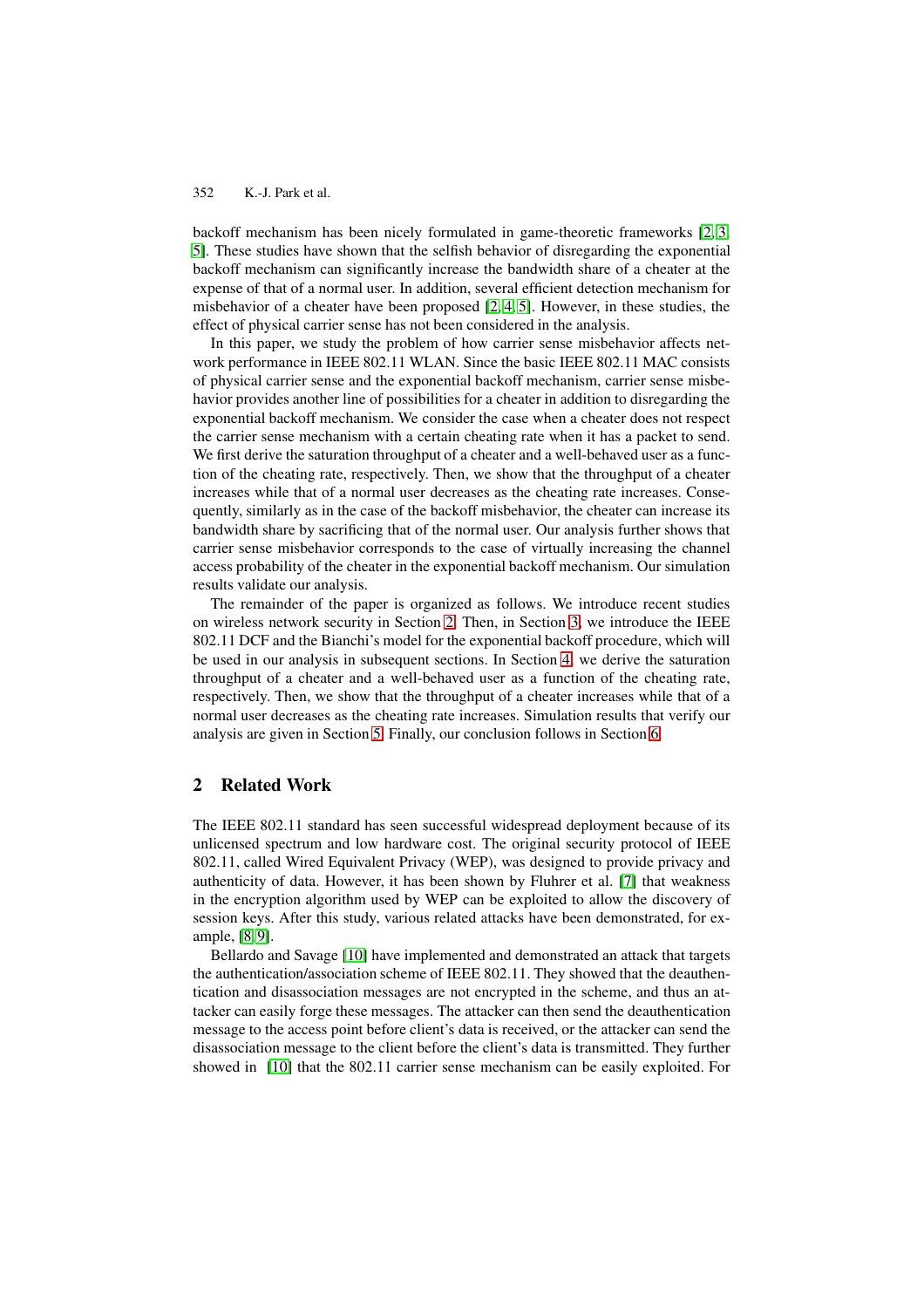example, in 802.11 networks, a node can only send data a certain time after the channel stops being busy. In particular, if not due to retransmission or fragmentation, a user can only transmit data DCF InterFrame Space (DIFS) after channel is available; otherwise the user can transmit data Short InterFrame Space (SIFS) after, where SIFS < DIFS. Bellardo and Savage then presented a sophisticated scheme exploiting the virtual carrier sense mechanism. The 802.11 standard specifies that the MAC frame header of all packets should contain a *duration* field, which specifies how long others have to wait before transmission is allowed in order to avoid collision. Users update their Network Allocation Vector (NAV) with this duration information and keep quiet for the specified duration. Thus an attacker can repeatedly request long channel occupancy time, thereby starving normal clients of channel occupancy.

Another type of attack that disregards the backoff procedure in 802.11 MAC has been substantially studied [1,2,3]. In these studies, game-theoretic frameworks have often played a key role for analyzing the network behavior [2,3]. For example, it has been shown in [2] that the backoff misbehavior leads to a significant unfair share of bandwidth between the cheater and the well-behaved users. Then, an efficient game-theoretic framework has been prop[ose](#page-11-9)[d](#page-11-0) [to](#page-11-1) drive the network operating point to a pareto-optimal one. More recently, Pelechrinis et al. [6] showed in thei[r e](#page-11-0)[m](#page-11-1)pirical studies that carrier sense mis[beh](#page-11-0)avior significantly degrades the performance of well-behaved users while the cheater can substantially increase its bandwidth share. Based on this observation, They proposed a scheme for detecting this misbehavior in IEEE 802.11 WLAN. Their key idea is as follows: Since the cheat[er](#page-11-10) will ignore low-power receptions as legitimate packets, by intelligently sending low-power probe packets, an AP can detect the cheater with high probability.

Our study here lies in the direction of these studies on carrier sense misbehavior. Our main focus is on investigating the performance of each user with carrier sense misbehavior, which has not been considered in the analysis of previous studies. Though the throughput performance with carrier sense misbehavior has been empirically shown in [6], there has been few analytical studies on this issue. Consequently, we look into this problem in an analytical manner, which we expect will be a building block for developing efficient detection and prevention mechanisms for carrier sense misbehavior in the future.

#### **3 Preliminaries**

#### **3.1 IEEE 802.11 DCF Mechanism**

<span id="page-2-0"></span>The basic CSMA/CA mechanism in IEEE 802.11 DCF operates as follows. When a station has a frame to transmit, it senses the medium first, which is called *physical carrier sense*. After the medium is sensed idle for a time interval of Distributed InterFrame Space (DIFS), it starts to transmit the frame. Otherwise, the station defers its transmission according to a exponential backoff algorithm: It maintains a random backoff timer, whose value is uniformly distributed in  $[0, CW]$ , where CW stands for the contention window size. CW is always 1 less than a power of 2 (e.g,  $15, 31, 63, ...$ ). CW is initially set to its minimum value of  $CW_{min}$ , moves to the next greatest power of two, up to its maximum value of  $CW_{max}$ , after each time the frame incurs a collision. The backoff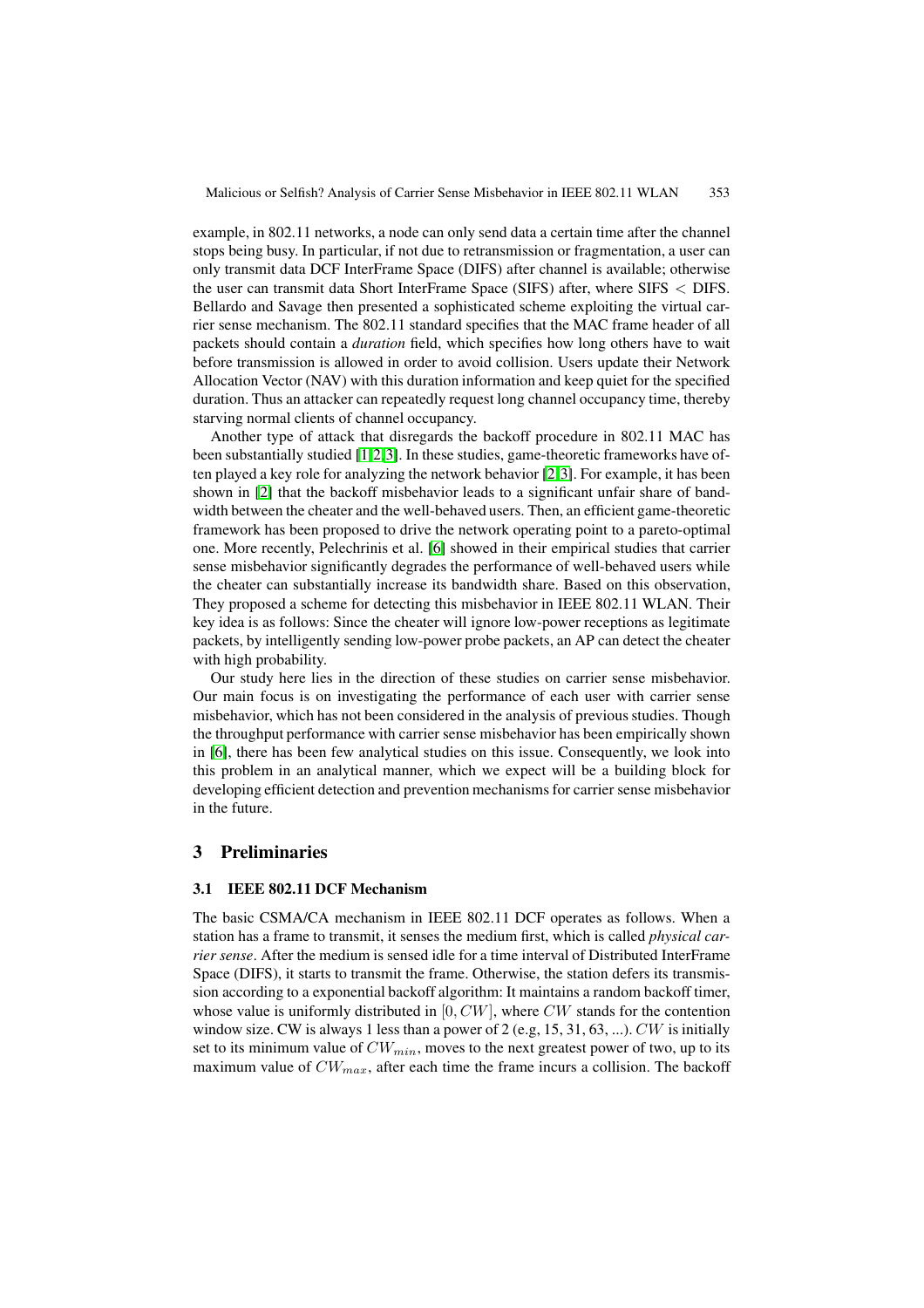timer is decremented by one for each physical slot time  $\sigma$  when the channel is idle, suspended whenever the channel is busy, and reactivated after the channel is sensed idle again for a DIFS. The node transmits when the backoff timer reaches zero. After transmitting frame except broadcasting message, the source node expects to receive a positive acknowledgement (ACK) frame from the destination node within an interval of Short InterFrame Space (SIFS). If an ACK is not received in SIFS, the sender assumes the frame has experienced a collision, and schedules a retransmission for this frame while updating CW according to the exponential backoff algorithm.

#### **3.2 Markov Chain Model for the IEEE 802.11 Exponential Backoff Mechanism**

Here, we briefly introduce the Markov chain model for the IEEE 802.11 exponential backoff mechanism in [11] for completeness, which will be used in our analysis in the next section. For a given node, each state is represented as  $(i, k)$  where i is the backoff stage and  $k$  is the current backoff counter. The backoff window size at stage  $i$  is denoted by  $W_i$ . Since the minimum backoff window size is W,  $W_i$  becomes  $W_i = 2^i W$  with the binary exponential [bac](#page-11-11)koff.<sup>1</sup> The maximum backoff stage is  $m$ . Then, the one-step transition probabilities are as follows:

$$
\left\{\begin{array}{ll} P\{i,k \mid i,k+1\}=1, & k\in(0,W_i-2), i\in(0,m);\\ P\{0,k \mid i,0\}=\frac{(1-p)}{W_0}, & k\in(0,W_0-1), i\in(0,m);\\ P\{i,k \mid i-1,0\}=\frac{p}{W_i}, & k\in(0,W_i-1), i\in(i,m);\\ P\{m,k \mid m,0\}=\frac{p}{W_m}, & k\in(0,W_m-1).\end{array}\right.
$$

Now, let  $b_{i,k}$  denote the stationary probability of state  $(i, k)$ . Then, we have the following relation.

<span id="page-3-0"></span>
$$
\begin{cases} b_{i,0} = p^i b_{0,0}, & 0 < i < m; \\ b_{m,0} = \frac{p^m b_{0,0}}{(1-p)}. \end{cases}
$$

Then, we have

$$
b_{i,k}=\frac{W_i-k}{W_i}b_{i,0},\ i\in(0,m),k\in(1,W_i-1).
$$

Finally,  $b_{i,k}$  can be expressed as a function of  $b_{0,0}$  as follows:

$$
\begin{cases} b_{i,k} = \frac{p^i (W_i - k)}{W_i} b_{0,0}, \quad i \in (0, m - 1), k \in (1, W_i - 1);\\ b_{m,k} = \frac{p^m (W_m - k)}{(1 - p)W_m} b_{0,0}, \ k \in (1, W_i). \end{cases}
$$
(1)

Now,  $b_{0,0}$  can be obtained by applying the normalization condition of the Markov chain as follows:

<span id="page-3-1"></span>
$$
1 = \sum_{i=0}^{m} \sum_{k=0}^{W_i - 1} b_{i,k} = \sum_{i=0}^{m} b_{i,0} + \sum_{i=0}^{m} \sum_{k=1}^{W_i - 1} b_{i,k}.
$$
 (2)

<sup>&</sup>lt;sup>1</sup> In fact,  $W_i$  and  $W$  correspond to  $CW + 1$  at stage  $i$  and  $CW_{min} + 1$  in the previous section, respectively.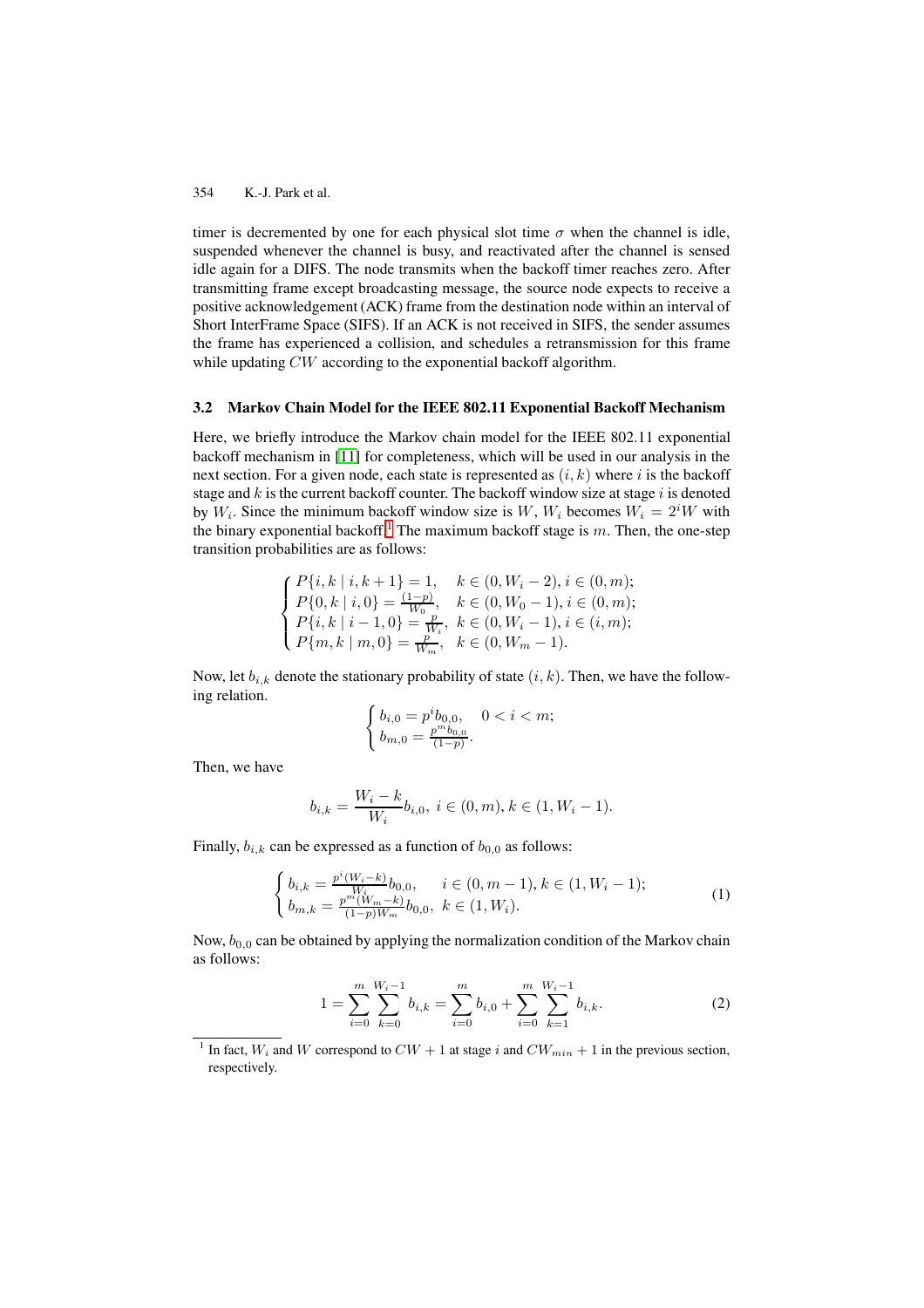By using  $(1)$ ,  $(2)$  gives

$$
b_{0,0} = \frac{2(1-2p)(1-p)}{(1-2p)(W+1)+pW(1-(2p)^m)}.
$$
\n(3)

From (3), [th](#page-3-0)e [ch](#page-3-1)annel access probability  $\tau$  can be obtained as follows.

<span id="page-4-1"></span>
$$
\tau = \sum_{i=0}^{m} b_{i,0} = \frac{2(1-2p)}{(1-2p)(W+1) + pW(1-(2p)^m)}.
$$
\n(4)

#### **4 Performance Analysis with Carrier Sense Misbehavior**

<span id="page-4-0"></span>In this section, we present an analytical framework for modeling a heterogeneous IEEE 802.11 WLAN, where a cheater and a well-behaved user coexist. In our analysis, we assume that there exist one misbehaving user and one normal user in the network. A more general analysis will be an issue of future work.

#### **4.1 System Descriptions and Assumptions**

There are basically two ways for a cheater to disregard the carrier sense mechanism. First, it can intentionally ignore the ongoing transmission of a well-behaved user during the exponential backoff procedure and attempt to transmit by decrementing its backoff counter without freezing. In this case, if the transmission of a frame takes longer than a usual backoff window, it is clear that both of the transmissions will fail because of the collision, which is apparently malicious to both the cheater and the well-behaved user. Another way is to disregard the carrier sense mechanism at the beginning, and starts to transmit without entering into the exponential backoff mechanism. Here, we consider the latter case, under which the cheater may benefit from its misbehavior.

Without loss of generality, let User 1 denote the cheater and User 2 the well-behaved one. The conditional collision probability and the channel access probability of each user are denoted by  $p_i$  and  $\tau_i$ ,  $i = 1, 2$ , respectively. In addition, the cheater ignores the carrier sense mechanism with a cheating rate of  $q$ , i.e., with a probability of  $q$ , the cheater accesses the channel without carrier sense (which also results in bypassing the exponential backoff mechanism). Consequently, the cheater can affect the throughput performance of both users by adjusting the value of  $q$ . Our analysis has the following two goals; to derive the throughput of each user as a function of the cheating rate q and to identify the effect of  $q$  on the throughput of each user based on the derived model.

Note that it is not a simple task to discover the analytical relation between the throughput of each user and the cheating rate because of the exponential backoff procedure. In addition, it should be noted that the channel access probability of the cheater,  $\tau_1$ , is defined as the conditional channel access probability when the cheater has decided not to cheat (which occurs with a probability of(1−q)). The actual channel access probability of the cheater seen by the well-behaved one is different from  $\tau_1$ . We will discuss this issue in the subsequent section.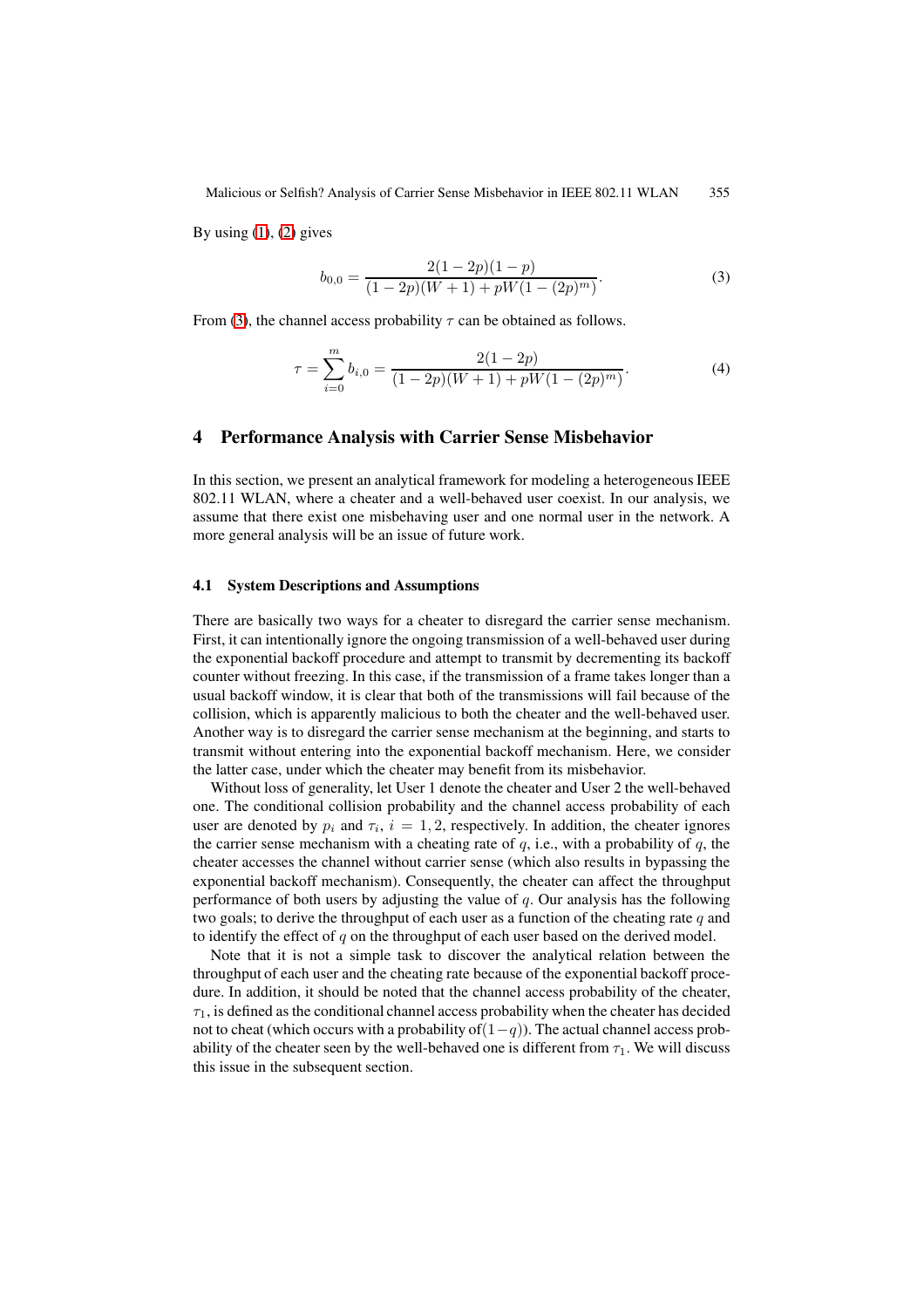#### **4.2 Markov Chain Model for the Exponential Backoff Mechanism with Carrier Sense Misbehavior**

Here, by using (4), we derive the systems of equations for the exponential backoff mechanism with carrier sense misbehavior. Note that our analysis is different from the homogeneous case in [11] in the sense that we consider the heterogeneous situation where  $\tau_i$ 's and  $p_i$ 's are different, respectively, because of the introduction of the carrier sense cheating r[ate](#page-4-1) q.

As already introduced in the previous sections, let  $p_i$  and  $\tau_i$ ,  $i = 1, 2$  denote the collision probability and th[e ch](#page-11-11)annel access probability of the cheater and the well-behaved user, respectively. Since the event of cheating is independent of the well-behaved user's channel access, the conditional collision probability of the cheater,  $p_1$ , becomes

<span id="page-5-5"></span><span id="page-5-4"></span>
$$
p_1 = 1 - (1 - \tau_2) = \tau_2. \tag{5}
$$

In the meantime, the channel access of the well-behaved user will succeed if the cheater has decided not to cheat and further decided not to transmit according to the exponential backoff mechanism. Hence,  $p_2$  becomes

$$
p_2 = 1 - (1 - q)(1 - \tau_1) = 1 - [1 - \{(1 - q)\tau_1 + q\}] = \tau'_1,\tag{6}
$$

where  $\tau_1' = (1 - q)\tau_1 + q$ . In addition, from (4), we have

$$
\tau_i = \frac{2(1 - 2p_i)}{(1 - 2p_i)(W + 1) + p_i W (1 - (2p_i)^m)}, i = 1, 2.
$$
\n(7)

Hence, from  $(5)$ ,  $(6)$ , and  $(7)$ , we have

<span id="page-5-0"></span>
$$
\tau_1 = F(\tau_2) = \frac{2(1 - 2\tau_2)}{(1 - 2\tau_2)(W + 1) + \tau_2 W (1 - (2\tau_2)^m)},
$$
\n(8)

and

<span id="page-5-3"></span>
$$
\tau_2 = G(\tau_1, q) = \frac{2(1 - 2\tau_1')}{(1 - 2\tau_1')(W + 1) + \tau_1' W (1 - (2\tau_1')^m)},
$$
\n(9)

where  $\tau_1' = (1 - q)\tau_1 + q$ . Similarly as in the homogeneous case in [11], (8) and (9) constitutes a nonlinear system of equations for  $\tau_1$  and  $\tau_2$ . It should be noted in (9) that the access probability of the well-behaved user,  $\tau_2$ , is determined by the exponential backoff procedure in (4) as if the cheater accesses the channel with  $\tau_1' = (1 - q)\tau_1 + q$ . We have the following relation for  $F$  in (8):

**Lemma 1.**  $F(\tau_2)$  *in* (8) *is a decreasing function of*  $\tau_2$ *.* 

*Proof.* From (8), we [can](#page-4-1) easily show that  $dF(\tau_2)/d\tau_2 < 0$ .

<span id="page-5-1"></span>In addition, we have the [fo](#page-5-0)llowing result for  $G$  in (9):

**Lemma 2.** *For a giv[en](#page-5-0) value of*  $\tau_1$ ,  $G(\tau_1, q)$  *is a decreasing function of q.* 

<span id="page-5-2"></span>*Proof.* It is straightforward from (9) that 
$$
\partial G(\tau_1, q)/\partial q < 0
$$
.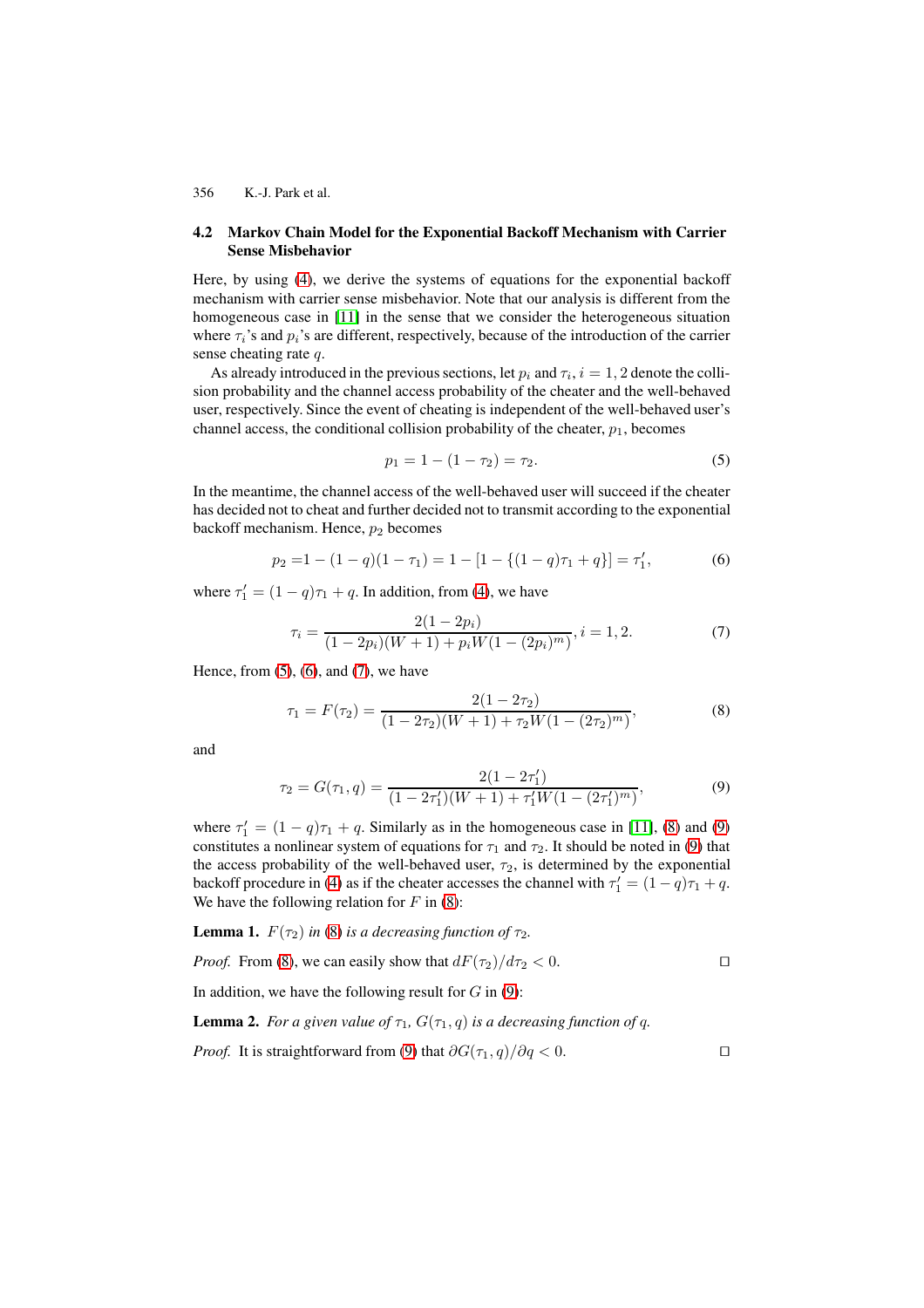Malicious or Selfish? Analysis of Carrier Sense Misbehavior in IEEE 802.11 WLAN 357

From Lemma 1 and Lemma 2, the solution to the systems of equations in (8) and (9) has the following property:

**Theorem 1.** Let  $(\tau_1^*, \tau_2^*)$  denote the solution to the system of (8) and (9). Then,  $(\tau_1^*, \tau_2^*)$ *is unique. Fur[th](#page-5-1)ermore,*  $\tau_1^*$  *i[ncr](#page-5-2)eases with q while*  $\tau_2^*$  *decreases with q.* 

<span id="page-6-0"></span>*Proof.* From (8),  $F(0) = 2/(W + 1)$  and  $F(1) = 2/(2^mW + 1)$ . Similarly, from (9), we have  $G(0, q) = 2(1 - 2q)/[(1 - 2q)(W + 1) + qW(1 - (2q)^m)] = F(q)$  and  $G(1,q)=2/(2^mW+1) = F(1)$ . Since  $0 \le q \le 1$  and F is a [de](#page-5-0)crea[sin](#page-5-3)g function from Lemma 1, we have  $F(q) \ge F(1)$ . Hence, it can be concluded that  $(\tau_1^*, \tau_2^*)$  is unique. Furthermore, [sin](#page-5-0)ce G is a decreasing function of q from Lemma 2,  $\tau_1^*$  is an increasing [fun](#page-5-3)ction of q while  $\tau_2^*$  is a decreasing function of q.

From T[he](#page-5-1)orem 1, we have the following corollary:

**Corollary 1.** *The virtual access probability of the cheater, denot[ed](#page-5-2) by*  $\tau_1' = (1-q)\tau_1 +$ q*, is an increasing function of* q*.*

<span id="page-6-1"></span>*Proof.* By diff[ere](#page-6-0)ntiating  $\tau_1'$  with respect to q, we have

$$
\frac{\partial \tau_1'}{\partial q} = (1 - \tau_1) + (1 - q) \frac{\partial \tau_1}{\partial q}.
$$

Since  $0 \le q, \tau_1 \le 1$  and  $\partial \tau_1 / \partial q > 0$  from Theorem 1, we have  $\partial \tau_1' / \partial q > 0$ .

**Remark 1.** *Our analysis shows that the effect of carrier sense misbehavior is to virtually increase the channel access probability of the cheater seen by the normal user from*  $\tau_1$  *to*  $\tau_1' = (1 - q)\tau_1 + q$ . From Corollary 1, the virtual channel access probability of *the cheater increases as the cheating rate q increas[es.](#page-6-0) It should be noted that*  $\tau_1$  *is still determined according to the ordinary exponential backoff mechanism as given in* (8)*.*

#### **4.3 Saturation throughput of Heteroge[ne](#page-6-1)ous IEEE 802.11 WLAN with Carrier Sense Misbehavior**

Let  $v_i$ ,  $i = 1, 2$  denote the virtual slot time, which is the average time for each ev[ent](#page-5-0) of User  $i$ . Then, we have

$$
v_1 = v_2 = (1 - q) [(1 - \tau_1)(1 - \tau_2)\sigma + {\tau_1(1 - \tau_2) + \tau_2(1 - \tau_1)} T_s + \tau_1 \tau_2 T_c]
$$
  
+ 
$$
q \{ (1 - \tau_2)T_s + \tau_2 T_c \}
$$
  
= 
$$
(1 - \tau_1')(1 - \tau_2)\sigma + {\tau_1'(1 - \tau_2) + \tau_2(1 - \tau_1')} T_s + \tau_1' \tau_2 T_c,
$$
 (10)

where  $\sigma$ ,  $T_s$ , and  $T_c$  denote the slot time, the time for successful transmission, and that for collision, respectively.

Let  $S_i$ ,  $i = 1, 2$  denote the saturation throughput of User i. Then, from (5), we have

<span id="page-6-2"></span>
$$
S_1 = \frac{((1-q)\tau_1 + q)(1 - p_1)}{v_1} = \frac{\tau'_1(1 - \tau_2)}{v_1},
$$

where  $\tau_1' = (1-q)\tau_1 + q$  and  $v_1$  is given in (10). We have the following rela[tio](#page-5-4)n between  $S_1$  and q: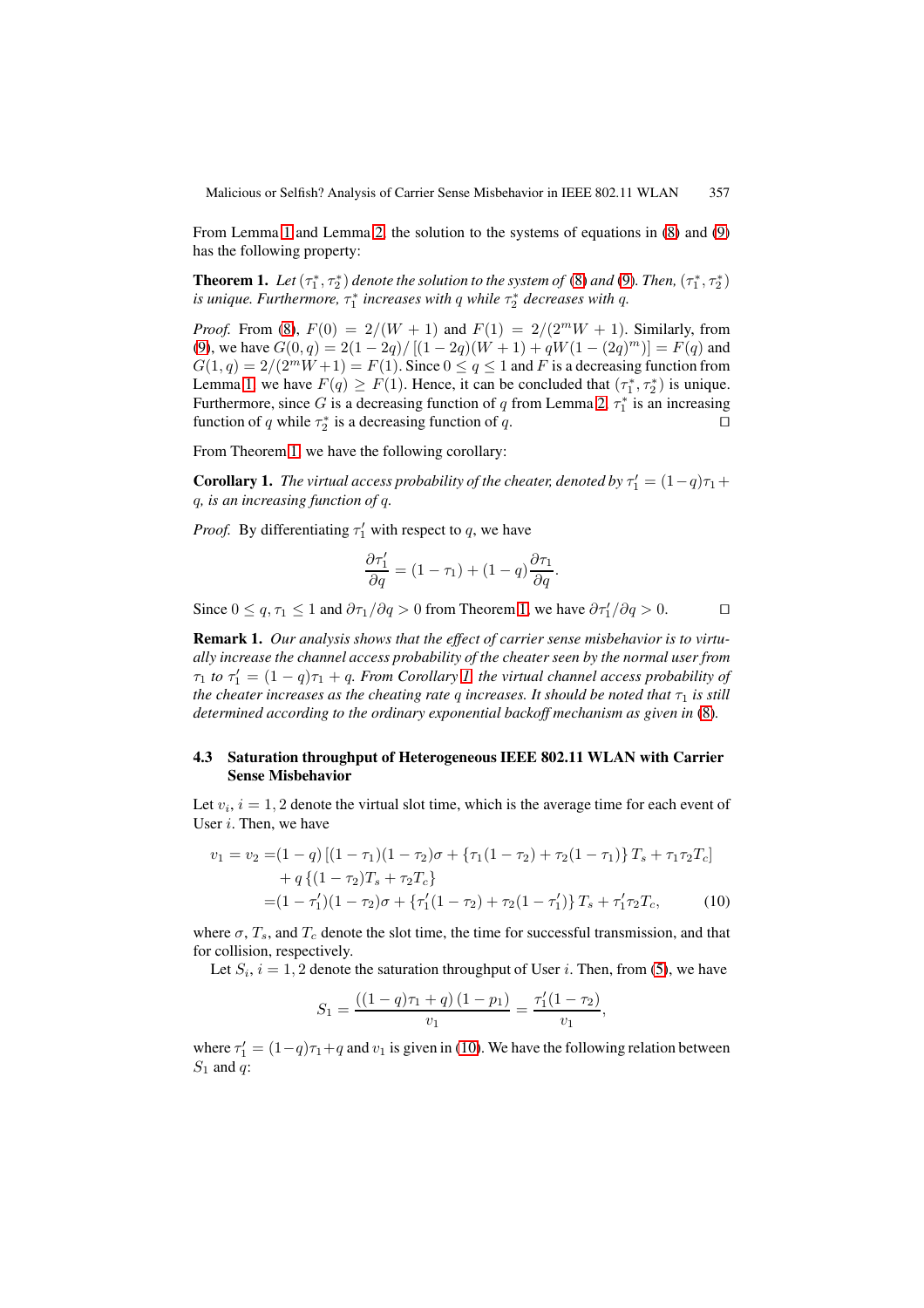**Theorem 2.** *The saturation throughput of the cheater is an increasing function of the cheating rate* q*.*

*Proof.* By applying the chain rule,

$$
\frac{\partial S_1}{\partial q} = \frac{\partial S_1}{\partial \tau_1'} \frac{\partial \tau_1'}{\partial q} + \frac{\partial S_1}{\partial \tau_2} \frac{\partial \tau_2}{\partial q} + \frac{\partial S_1}{\partial v_1} \frac{\partial v_1}{\partial q} \n= \frac{(1 - \tau_2)}{v_1} \frac{\partial \tau_1'}{\partial q} - \frac{\tau_1'}{v_1} \frac{\partial \tau_2}{\partial q} - \frac{\tau_1'(1 - \tau_2)}{v_1^2} \frac{\partial v_1}{\partial q}.
$$
\n(11)

In the meantime, from (10),

<span id="page-7-1"></span><span id="page-7-0"></span>
$$
\frac{\partial v_1}{\partial q} = \frac{\partial v_1}{\partial \tau_1'} \frac{\partial \tau_1'}{\partial q} + \frac{\partial v_1}{\partial \tau_2} \frac{\partial \tau_2}{\partial q}.
$$
 (12)

By plugging  $(12)$  into  $(11)$  $(11)$ , we have

$$
\frac{\partial S_1}{\partial q} = \frac{(1-\tau_2)}{v_1} \left[ 1 - \frac{\tau_1'}{v_1} \frac{\partial v_1}{\partial \tau_1'} \right] \frac{\partial \tau_1'}{\partial q} - \frac{\tau_1'}{v_1} \left[ 1 + \frac{(1-\tau_2)}{v_1} \frac{\partial v_1}{\partial \tau_2} \right] \frac{\partial \tau_2}{\partial q}. \tag{13}
$$

Let  $v_1 = A(\tau_2)\tau'_1 + B(\tau_2)$ . Then, from (10), we have

$$
A(\tau_2) = \frac{\partial v_1}{\partial \tau_1'} = (1 - \tau_2)(T_s - \sigma) + \tau_1'(T_s - T_c) > 0.
$$
 (14)

Furthermore,  $B(\tau_2) = v_1|_{\tau_1'=0} = (1 - \tau_2)T_s + \tau_2 T_c > 0$  $B(\tau_2) = v_1|_{\tau_1'=0} = (1 - \tau_2)T_s + \tau_2 T_c > 0$  $B(\tau_2) = v_1|_{\tau_1'=0} = (1 - \tau_2)T_s + \tau_2 T_c > 0$ . Hence, we have

$$
\frac{\tau_1'}{v_1} \frac{\partial v_1}{\partial \tau_1'} = \frac{A(\tau_2)\tau_1'}{A(\tau_2)\tau_1' + B(\tau_2)} < 1. \tag{15}
$$

In a similar manner, let  $v_1 = C(\tau_1')\tau_2 + D(\tau_1')$ . Then, for positive  $C(\tau_1')$ , by (15), Theorem 1, and Corollary 1, the right-hand side of (13) becomes positive. When  $C(\tau_1') < 0$ , we have

$$
\left|\frac{(1-\tau_2)}{v_1}\frac{\partial v_1}{\partial \tau_2}\right|=\left|\frac{C(\tau_1')(1-\tau_2)}{C(\tau_1')\tau_2+D(\tau_1')}\right|\leq \left|\frac{C(\tau_1')}{D(\tau_1')}\right|<1,
$$

because  $D(\tau_1') > |C(\tau_1')|$ . Consequently, we have  $\partial S_1/\partial q > 0$  for all cases.

<span id="page-7-2"></span>

In a similar manner, from (6), we have

$$
S_2 = \frac{\tau_2(1 - \tau_1')}{v_2}.
$$

Then, we have the followi[ng](#page-5-5) result for the relation between  $S_2$  and  $q$ .

**Theorem 3.** *The saturation throughput of the well-behaved user,*  $S_2$ *, is a decreasing function of the cheating rate* q*.*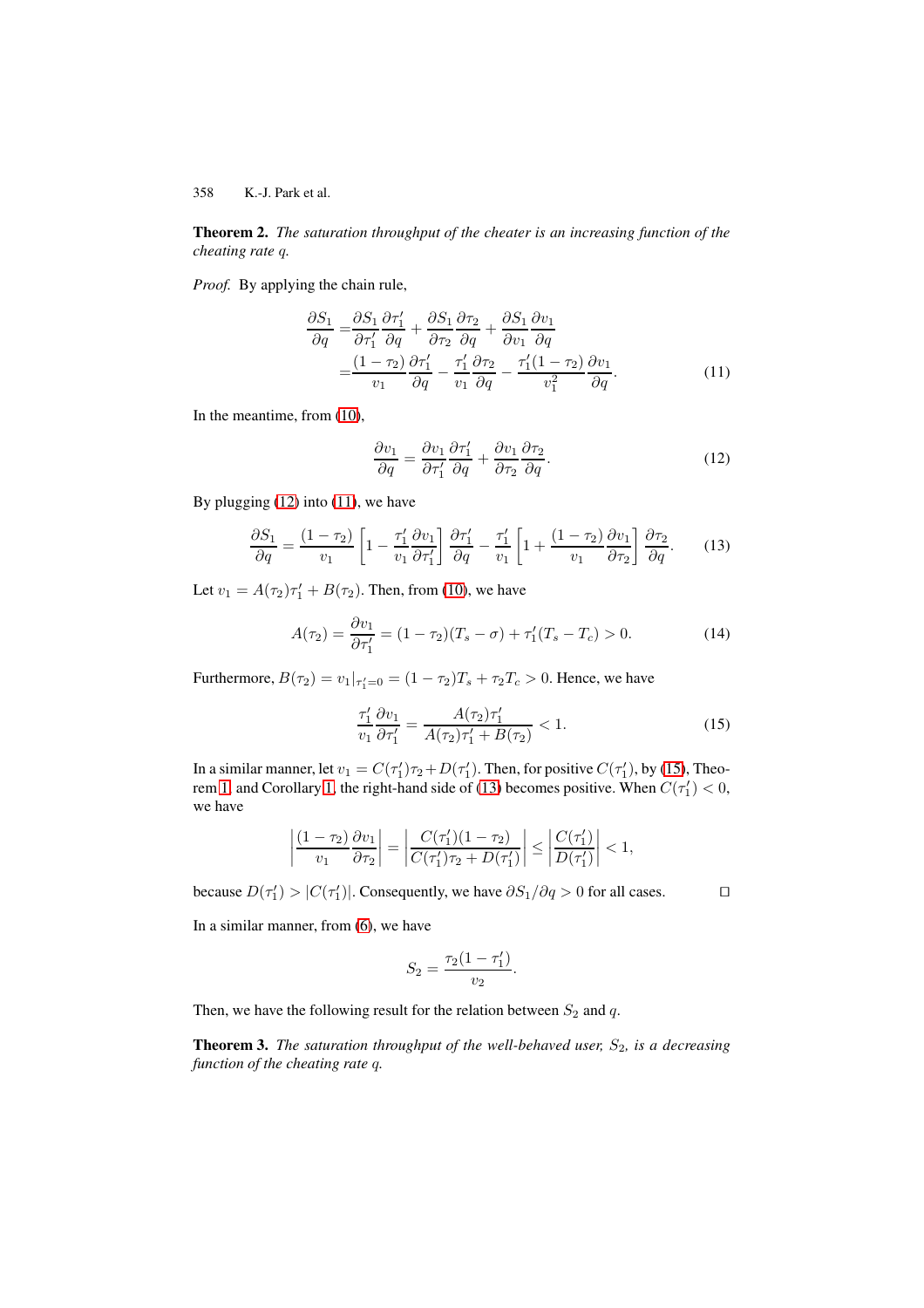*Proof.* By symmetry, from (13),

$$
\frac{\partial S_2}{\partial q} = \frac{(1 - \tau_1')}{v_2} \left[ 1 - \frac{\tau_2}{v_2} \frac{\partial v_2}{\partial \tau_2} \right] \frac{\partial \tau_2}{\partial q} - \frac{\tau_2}{v_2} \left[ 1 + \frac{(1 - \tau_1')}{v_2} \frac{\partial v_2}{\partial \tau_1'} \right] \frac{\partial \tau_1'}{\partial q}. \tag{16}
$$

Let  $v_2 = A'(\tau_1')\tau_2 + B'(\tau_1')$ [.](#page-7-2) [W](#page-7-2)hen  $A'(\tau_1')$  is positive, we have

$$
\frac{\tau_2}{v_2}\frac{\partial v_2}{\partial \tau_2} = \frac{A'(\tau_1')\tau_2}{A'(\tau_1')\tau_2 + B'(\tau_1')} < 1.
$$

Hence, in all cases, the right-hand side of (16) is negative by virtue of Theorem 1 and Corollary 1.

#### **5 Simulation Study**

<span id="page-8-0"></span>In this se[cti](#page-6-1)on, we perform a simulation study to verify our analysis. We use ns-2.34 with the MAC model in [12]. For saturation condition, we generate downlink UDP traffic of 6 Mb/s from the AP to each user. The default parameters used in our simulation is given in Table 1. For each given value of  $q$ , simulation run of 100 seconds has been performed for 20 times. Each point in figures is shown with a confidence level of 95%.

**Table 1.** Default parameters used in ns-2 simulations

| 802.11a modulation BPSK (6Mbps) |          | Data rate                                     | $6$ Mb/s |
|---------------------------------|----------|-----------------------------------------------|----------|
| $CW_{min}$                      | 15       | $CW_{max}$                                    | 1023     |
| RTS/CTS                         | Disabled | Thermal noise -96 dBm                         |          |
| SINR threshould                 | 10dB     | $\vert$ Rx threshould $\vert$ -82 dBm $\vert$ |          |

First, we consider the case when both of the users adopt the exponential backoff mechanism in Fig. 1. When the cheating rate  $q$  is zero, both users show the same throughput performance. However, as q increases, the throughput of the cheater increases while that of the normal user decreases, which agrees with our analysis. As  $q$ reaches one, the cheater takes most of the bandwidth share, and the throughput of the well-behaved user b[ec](#page-9-0)omes almost zero.

Now, we take look into the case when both of the users use a fixed value of 15 for the contention window size in Fig. 2. Similarly as in Fig. 1, both users evenly share the bandwidth when q is zero. In addition, as q increases, the throughput of the cheater increases while that of the well-behaved user decreases in a similar manner. However, if we compare Fig. 2 with Fig. 1 carefully, it can be noticed that the rate of change in the throughput is smaller in Fig. 2. [Th](#page-9-1)is difference results [fro](#page-9-0)m the fact that the wellbehaved user does not back off as  $q$  increases, but accesses the channel with a fixed contention window sizes (CW) of 15.

In Fig. 3, we co[nsi](#page-9-1)der the c[ase](#page-9-0) when the cheater uses a fixed  $CW$  of 15 while the well-behaved user adopts the ord[ina](#page-9-1)ry exponential backoff mechanism. As one can easily expect, the cheater accesses the channel in the most aggressive manner in this case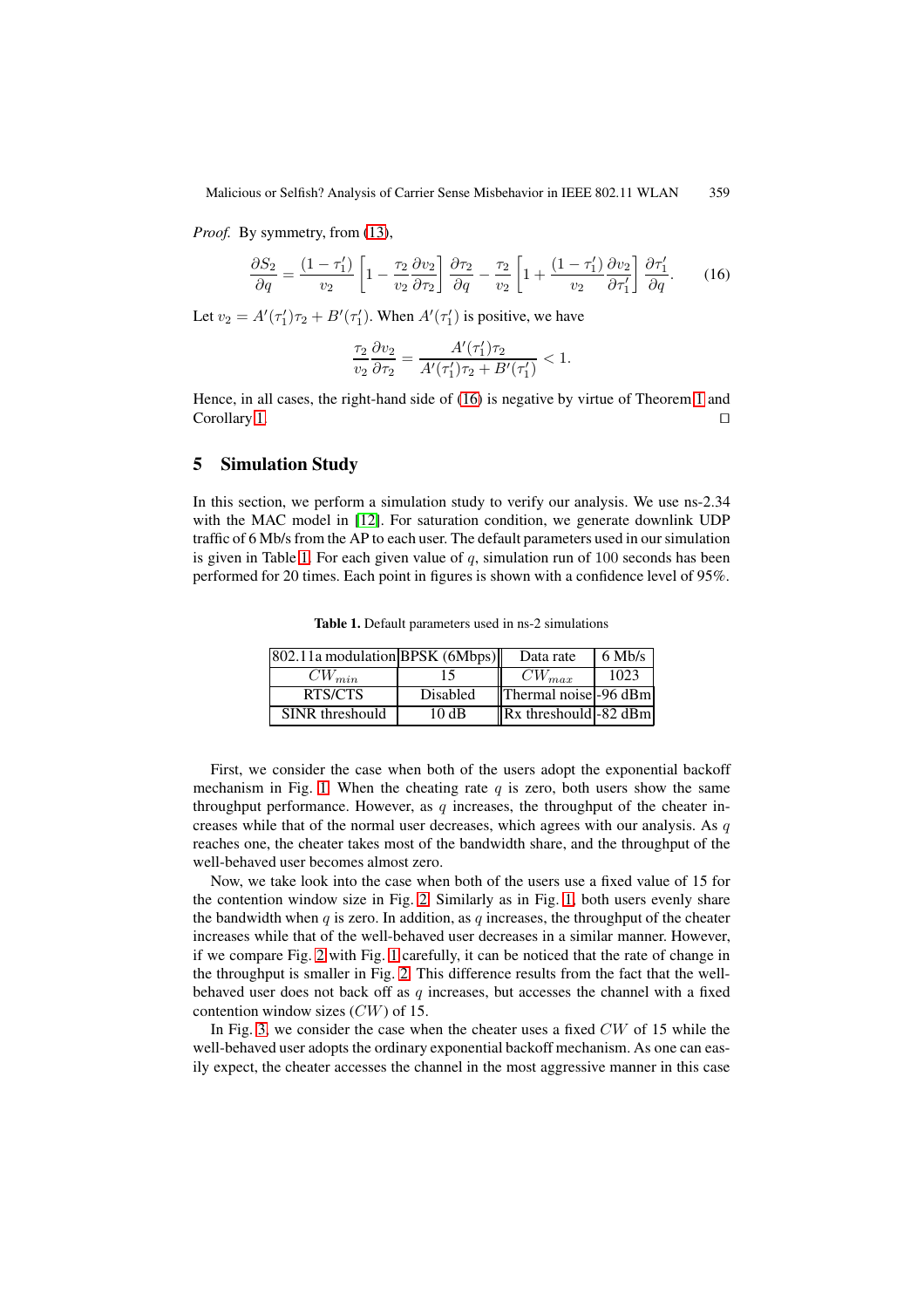

**Fig. 1.** Throughput performance vs. cheating rate when both users adopt the exponential backoff mechanism

<span id="page-9-0"></span>

<span id="page-9-1"></span>**Fig. 2.** Throughput performance vs. cheating rate when both users use a fixed *CW* of 15

among all three ones. Even when  $q$  is zero, there is a difference between the throughput of the cheater and that of the normal user. Since the cheater uses a fixed CW of 15, which is the minimum possible value for the normal user, the cheater can take more bandwidth than the well-behaved one in this case. As  $q$  increases, similarly as in the aforementioned cases, the cheater has more bandwidth share while the normal user loses its share.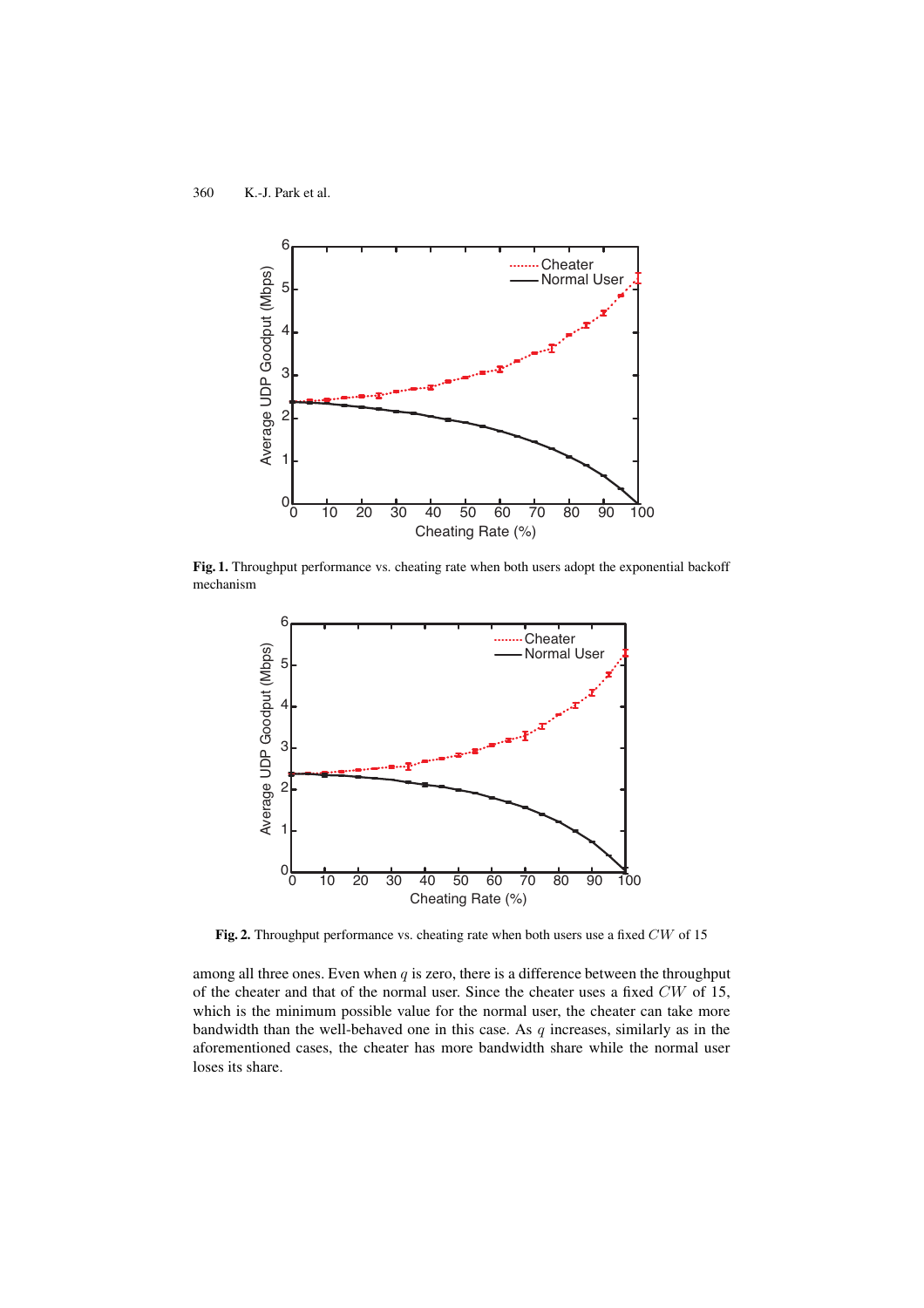

**Fig. 3.** Throughput performance vs. cheating rate when the cheater uses a fixed *CW* of 15 while the normal user adopts the exponential backoff mechanism



**Fig. 4.** Throughput performance vs. cheating rate when both users adopt the exponential backoff with RTS/CTS enabled

Finally, in Fig. 4, we consider the case when both users adopt the exponential backoff mechanism with Request to Send (RTS)/Clear to Send (CTS) enabled. Even though we have not considered RTS/CTS in our analysis, Fig. 4 shows that the trends are quite similar with those in the previous figures. Consequently, we can conclude that our